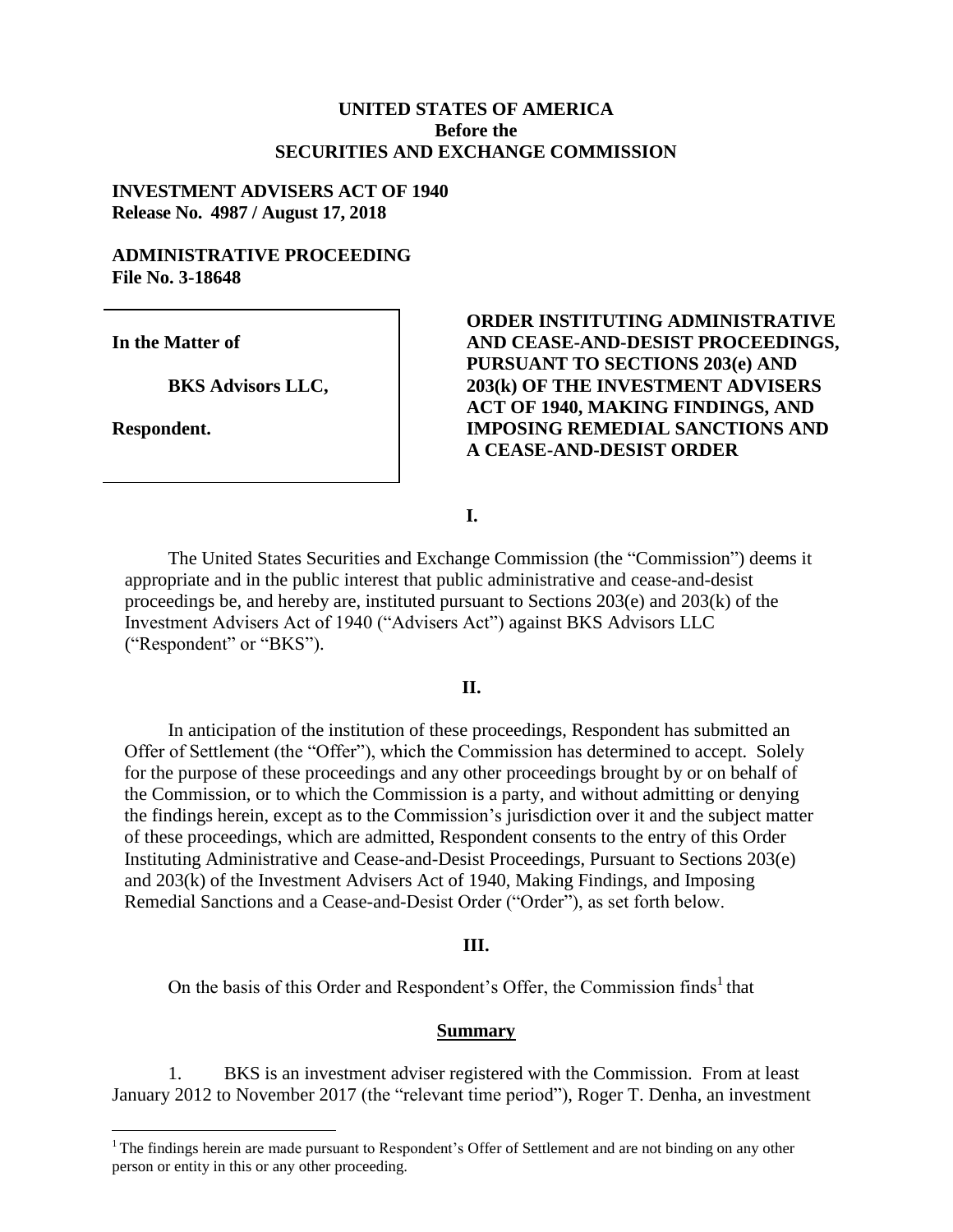adviser and investment adviser representative of BKS, engaged in fraudulent trade allocation, or "cherry-picking." Denha executed his cherry-picking scheme by unfairly allocating purchases of securities between his favored accounts (including his personal and family accounts) and his other BKS clients' accounts. Denha disproportionately allocated profitable trades to the favored accounts, and disproportionately allocated unprofitable trades to the accounts of certain advisory clients. He executed his scheme by buying the securities in an omnibus account and then waiting to allocate until after he had an opportunity to see whether the securities had increased in price.

2. BKS failed reasonably to supervise Denha and failed to implement policies and procedures reasonably designed to prevent violations of the Advisers Act and its rules. In addition, BKS stated in its Form ADV that it would put its own clients' interests ahead of its employees' interests with respect to its employees' personal trading. Denha's misconduct and BKS's failure to supervise Denha rendered this statement false and misleading.

## **Respondent**

3. **BKS** is a Michigan limited liability company with its principal place of business in Southfield, Michigan. BKS has been registered with the Commission as an investment adviser since 2001. According to its most recent Form ADV filed in March 2018, BKS had approximately 446 clients and \$365 million in assets under management. Of these clients and assets, Denha had approximately 197 clients and \$202 million in assets under management. BKS's and Denha's clients are primarily individual investors.

## **Other Relevant Person**

4. **Roger T. Denha**, age 61, resides in Beverly Hills, Michigan. Denha has been an investment adviser representative of BKS since August 2003. From August 2003 to September 2017, Denha was a registered representative of a firm that was registered with the Commission as a broker-dealer throughout that time period and terminated its registration effective November 30, 2017. Denha has never been an owner or principal of BKS, but he is the only investment adviser representative for the BKS clients that he advises. Denha has no disciplinary history.

## **Facts**

## *Denha's Cherry-Picking Scheme.*

5. During the relevant time period, all of BKS's clients had their accounts in custody at a brokerage firm. To execute trades on behalf of himself and his clients, Denha sometimes made trades for himself and his clients in an omnibus account BKS set up for Denha's block account trading at the brokerage firm. After placing a trade in the omnibus account, Denha instructed the brokerage firm to allocate the purchased securities among his and/or his clients' accounts. By allocating shares sometime later in the day, after he placed a trade, Denha could watch the changes in price and then choose how to allocate the shares.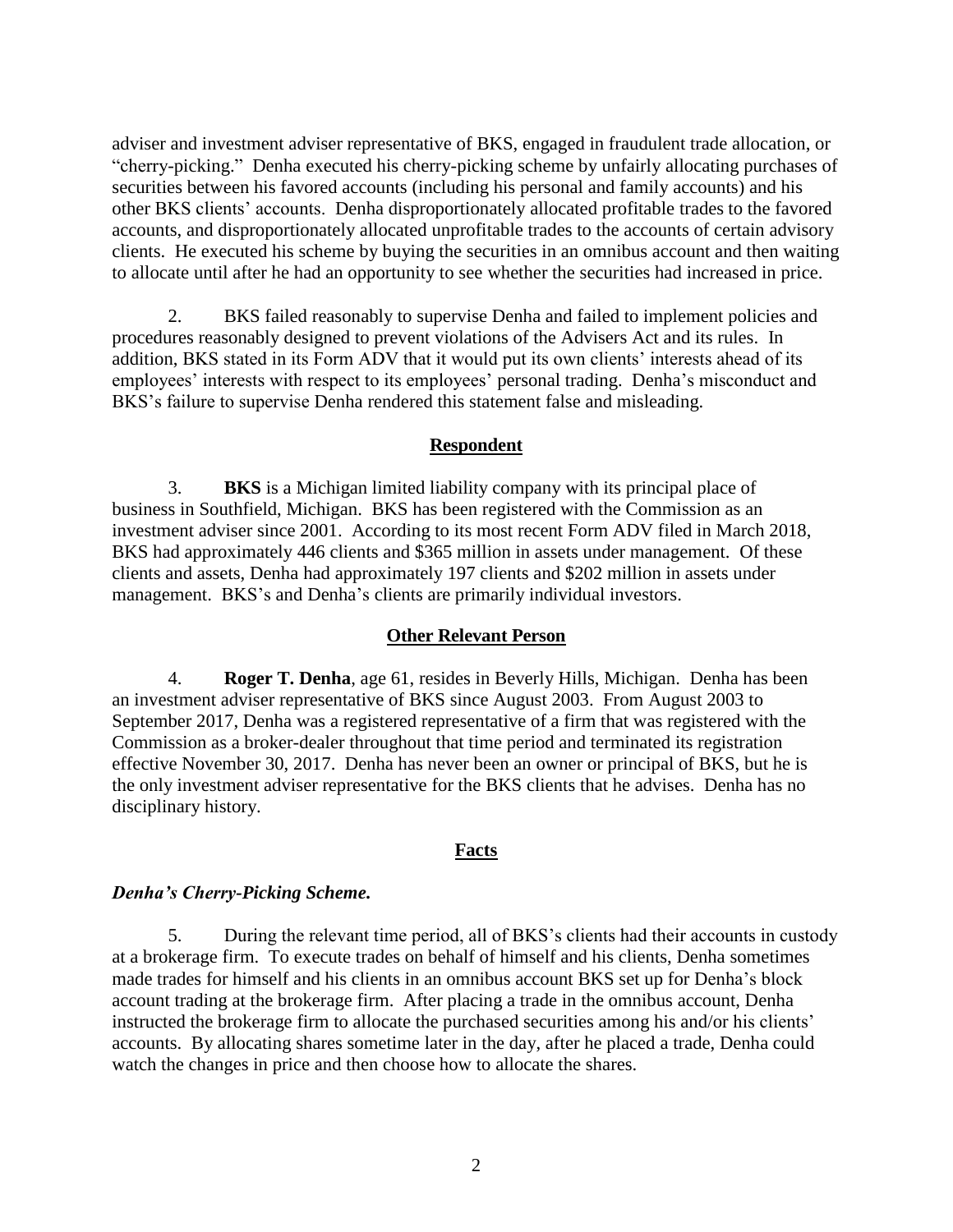6. Although BKS had policies and procedures that stated "All block order allocations will be fair and equitable to all clients with no group being favored or disfavored over any other group" and that allocations shall be "based on an average price and common to all recipients of the allocation," BKS did not implement any written policies and procedures reasonably designed to prevent unfair trade allocations.

7. Denha allocated a greater proportion of profitable trades, i.e., trades that increased in price from the time of purchase in the omnibus account to time of allocation later that day, to favored accounts and a greater proportion of unprofitable trades, i.e., trades that decreased in price from the time of purchase in the omnibus account to time of allocation later that day, to his other clients' accounts ("disfavored accounts"). The favored accounts included accounts that belonged to Denha and his family members.

8. Denha made two types of profitable trades. The first type involved realized profits from day-trading, i.e., selling the security on the same day it was purchased for a profit. The second type involved unrealized profits from buy-and-hold trades, i.e., holding a security that increased in value on the day it was purchased. Denha allocated a greater proportion of profitable day trades and buy-and-hold trades to his favored accounts. Sometimes, Denha had a profitable day trade and an unprofitable buy-and-hold trade in the same security on the same day. When this occurred, he disproportionately allocated the profitable day trades to his favored accounts and the unprofitable buy-and-hold trades to his disfavored accounts. The difference between the allocations of profitable trades and unprofitable trades is statistically significant; the probability that such an uneven allocation of gains and losses occurred by chance is less than one-in-one-million.

9. Combining both day trades and buy-and-hold trades, the average combined, realized and unrealized return (measured from purchase to sale for day trades and from purchase to allocation for buy-and-hold trades) for the favored accounts during the relevant time period was approximately 1.01% while the average combined, realized and unrealized return for the disfavored accounts was negative 0.16%.

# *BKS Failed to Implement Policies And Procedures Reasonably Designed to Prevent Denha From Allocating Trades Unfairly And Failed Reasonably to Supervise Denha.*

10. During the relevant time period, BKS had a compliance manual that included a policy for "Block Order Allocation." This policy required that "All block order allocations will be fair and equitable to all clients with no group being favored or disfavored over any other group." However, Denha allocated trades in a way that favored certain accounts and disfavored other accounts. This was possible because BKS permitted Denha to use the same omnibus account for Denha's personal trades and his clients' trades, and BKS did not require that Denha document his intended trade allocations before placing a block trade in the omnibus account.

11. BKS's block order allocation policy required that allocations be "based on an average price and common to all recipients of the allocation." Despite this policy, Denha allocated shares of the same stock, purchased on the same day, at different purchase prices. For example, if Denha bought two lots of a security on the same day, he disproportionately allocated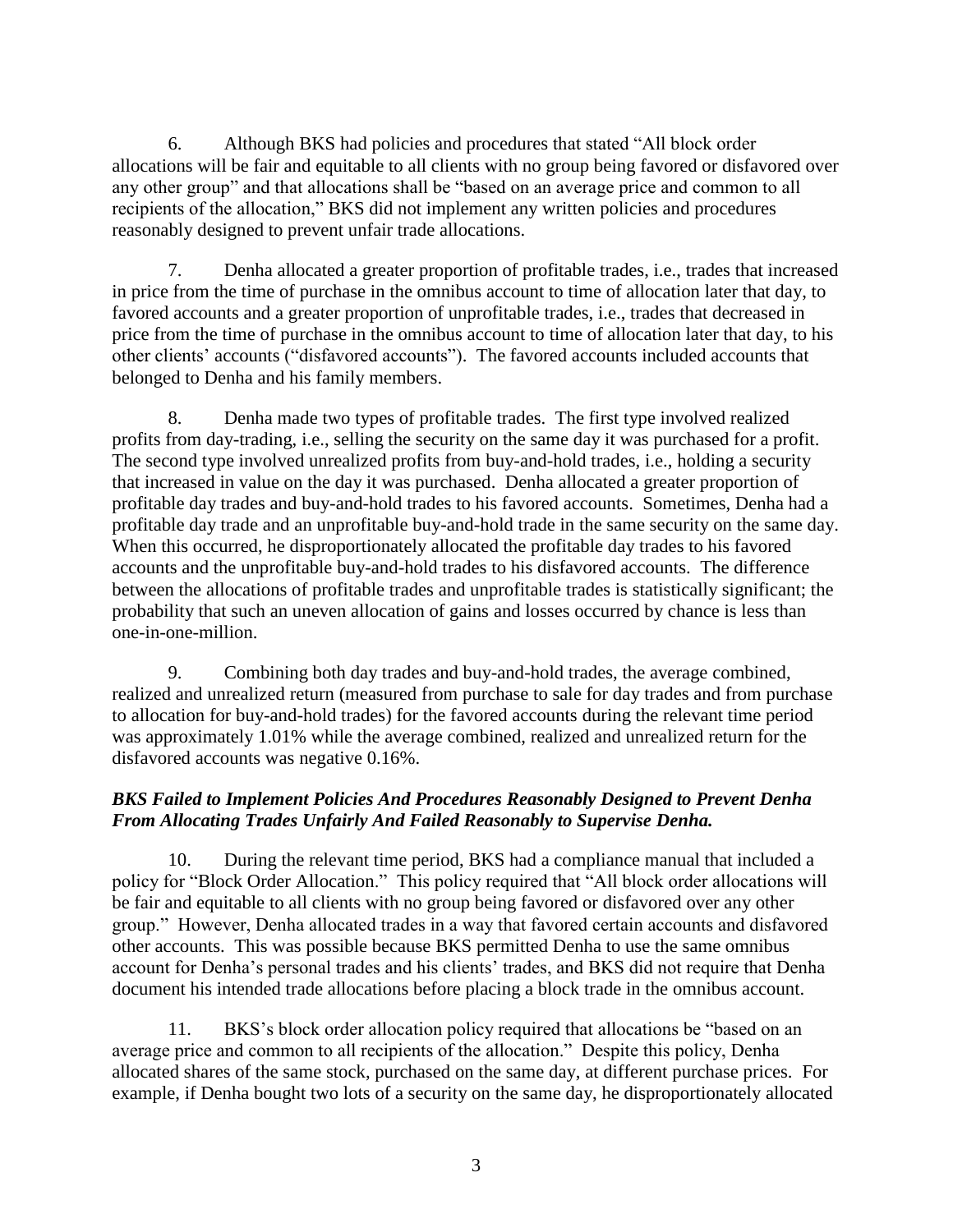the lower-priced lot to the favored accounts while allocating the higher-priced lot to the disfavored accounts.

12. Although BKS conducted a daily review of Denha's trading, BKS focused on issues such as investment suitability and concentration, but the review did not address unfair trade allocation. Thus, BKS failed reasonably to implement its policies and procedures concerning block trade allocation and failed reasonably to supervise Denha.

## *Denha's Cherry-Picking Scheme Resulted in BKS Making Misleading Statements to Its Investment Advisory Clients and Prospective Clients.*

13. As an investment adviser registered with the Commission, BKS is required to file with the Commission a "Form ADV." This form, which must be updated annually and made available as a public record, provides disclosures to advisory clients and includes information such as services provided and fees levied. The Form ADV includes parts 1 and 2.

14. During the relevant period, Item 11 of the Form ADV, Part 2A that BKS filed with Commission was called "Code of Ethics, Participation or Interest in Client Transactions and Personal Trading." In this Form ADV disclosure, BKS stated that "The interests of clients will be placed ahead of the firm's or any employee's own investment interests." However, Denha's cherry-picking scheme rendered this statement false and misleading.

15. In addition, BKS stated in Item 11 of the Form ADV, Part 2A that "[i]t is the express policy that no person employed by BKS advisors [sic] may purchase or sell any security prior to an initial transaction(s) being implemented for client account [sic], and therefore, preventing such employees from benefiting from transactions placed on behalf of client accounts." In fact, Denha benefited from transactions placed in the omnibus account by disproportionately allocating trades that were profitable at the time of allocation to his favored accounts. By this scheme, Denha benefited, while the clients who owned the disfavored accounts suffered.

# **Violations**

16. As a result of the conduct described above, BKS willfully<sup>2</sup> violated Section 206(2) of the Advisers Act, which prohibits an investment adviser from engaging in any transaction, practice, or course of business which operates as a fraud or deceit upon any client or prospective client.

17. As a result of the conduct described above, BKS willfully violated Section 206(4) of the Advisers Act and Rule 206(4)-7 thereunder, which require registered investment advisers

 $\overline{a}$  $2^2$  A willful violation of the securities laws means merely "that the person charged with the duty knows what he is doing.'" *Wonsover v. SEC*, 205 F.3d 408, 414 (D.C. Cir. 2000) (*quoting Hughes v. SEC*, 174 F.2d 969, 977 (D.C. Cir. 1949)). There is no requirement that the actor "'also be aware that he is violating one of the Rules or Acts.'" *Id.*  (*quoting Gearhart & Otis, Inc. v. SEC*, 348 F.2d 798, 803 (D.C. Cir. 1965)).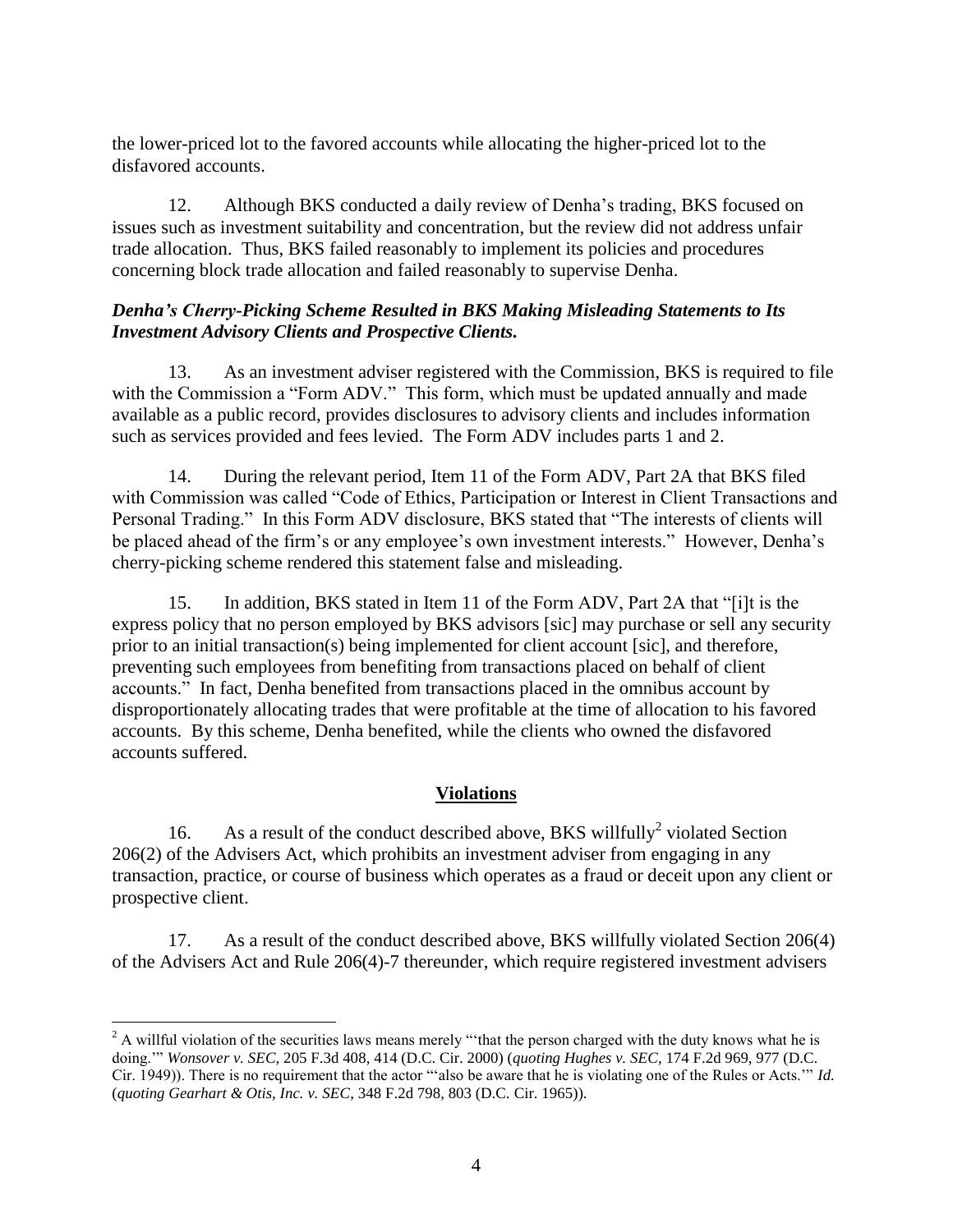to adopt and implement written policies and procedures reasonably designed to prevent violations of the Advisers Act and the rules promulgated thereunder.

18. As a result of the conduct described above, BKS willfully violated Section 207 of the Advisers Act, which makes it unlawful for any person willfully to make any untrue statement of a material fact in any registration application or report filed with the Commission or willfully to omit to state in any such application or report any material fact which is required to be stated therein.

19. As a result of the conduct described above, BKS failed reasonably to supervise Denha within the meaning of Section 203(e)(6) of the Advisers Act.

## **BKS's Remedial Efforts And Cooperation**

20. In determining to accept BKS's Offer, the Commission considered the voluntary remedial acts undertaken by BKS and BKS's voluntary cooperation with the Commission staff in its investigation of this matter. Among other things, upon being informed of potential issues regarding Denha's trade allocation practices, BKS conducted its own internal investigation, hired an outside law firm and new outside compliance consultant, amended its Form ADV, and implemented policies and procedures regarding trade allocation practices.

## **Undertakings**

Respondent has undertaken to:

21. Order Notification. Within thirty days of the issuance of this Order, BKS undertakes to send to each of Denha's current or former BKS clients a copy of this Order. BKS shall certify, in writing, compliance with this undertaking. The certification shall provide written evidence of compliance in the form of a narrative, and be supported by exhibits sufficient to demonstrate compliance. The Commission's staff may make reasonable requests for further evidence of compliance, and BKS agrees to provide such evidence. The certification and supporting material shall be submitted to Robert B. Baker, Assistant Director, Asset Management Unit, Boston Regional Office, Securities and Exchange Commission, 33 Arch Street, 24th Floor, Boston, MA 02110, no later than sixty days from the date of completion of the undertaking.

## **IV.**

In view of the foregoing, the Commission deems it appropriate and in the public interest to impose the sanctions agreed to in Respondent's Offer.

Accordingly, pursuant to Sections 203(e) and 203(k) of the Advisers Act, it is hereby ORDERED that: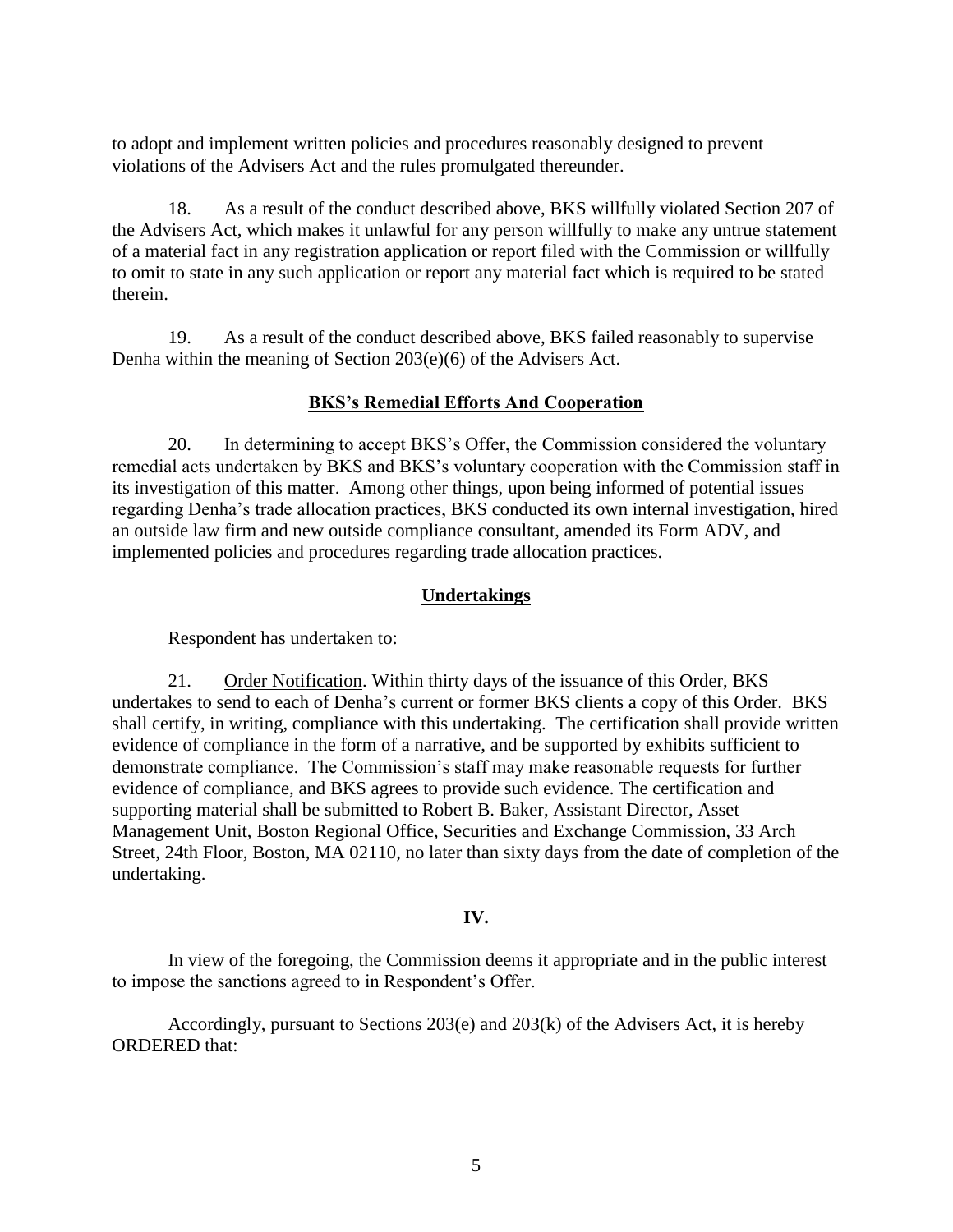A. Respondent BKS cease and desist from committing or causing any violations and any future violations of Sections 206(2), 206(4) and 207 of the Advisers Act and Rule 206(4)-7 promulgated thereunder.

B. Respondent BKS is censured.

C. Respondent BKS shall, within 10 days of the entry of this Order, pay a civil money penalty in the amount of \$75,000.00 to the Securities and Exchange Commission. If timely payment is not made, additional interest shall accrue pursuant to 31 U.S.C. §3717. Payment must be made in one of the following ways:

- (1) Respondent may transmit payment electronically to the Commission, which will provide detailed ACH transfer/Fedwire instructions upon request;
- (2) Respondent may make direct payment from a bank account via Pay.gov through the SEC website at http://www.sec.gov/about/offices/ofm.htm; or
- (3) Respondent may pay by certified check, bank cashier's check, or United States postal money order, made payable to the Securities and Exchange Commission and hand-delivered or mailed to:

Enterprise Services Center Accounts Receivable Branch HQ Bldg., Room 181, AMZ-341 6500 South MacArthur Boulevard Oklahoma City, OK 73169

Payments by check or money order must be accompanied by a cover letter identifying Respondent BKS as the Respondent in these proceedings, and the file number of these proceedings, with a copy of the cover letter and check or money order to be sent to Robert B. Baker, Assistant Regional Director, Asset Management Unit, Securities and Exchange Commission, Boston Regional Office, 33 Arch Street, 24th Floor, Boston, MA 02110.

D. Pursuant to Section 308(a) of the Sarbanes-Oxley Act of 2002, as amended, a Fair Fund is created for the penalties referenced in paragraph IV.C. above. The penalties paid by the Respondent in this proceeding shall be added to a Fair Fund to be established in the Commission's related proceeding, *In the Matter of Roger T. Denha*, Admin. Proc. File No. 3-18649 filed August 17, 2018). The combined Fair Fund will be distributed to harmed investors in accordance with a Commission-approved plan of distribution in that proceeding. Amounts ordered to be paid as civil money penalties pursuant to this Order shall be treated as penalties paid to the government for all purposes, including all tax purposes. To preserve the deterrent effect of the civil penalty, Respondent agrees that in any Related Investor Action, it shall not argue that it is entitled to, nor shall it benefit by, offset or reduction of any award of compensatory damages by the amount of any part of Respondent's payment of a civil penalty in this action ("Penalty Offset"). If the court in any Related Investor Action grants such a Penalty Offset, Respondent agrees that it shall, within 30 days after entry of a final order